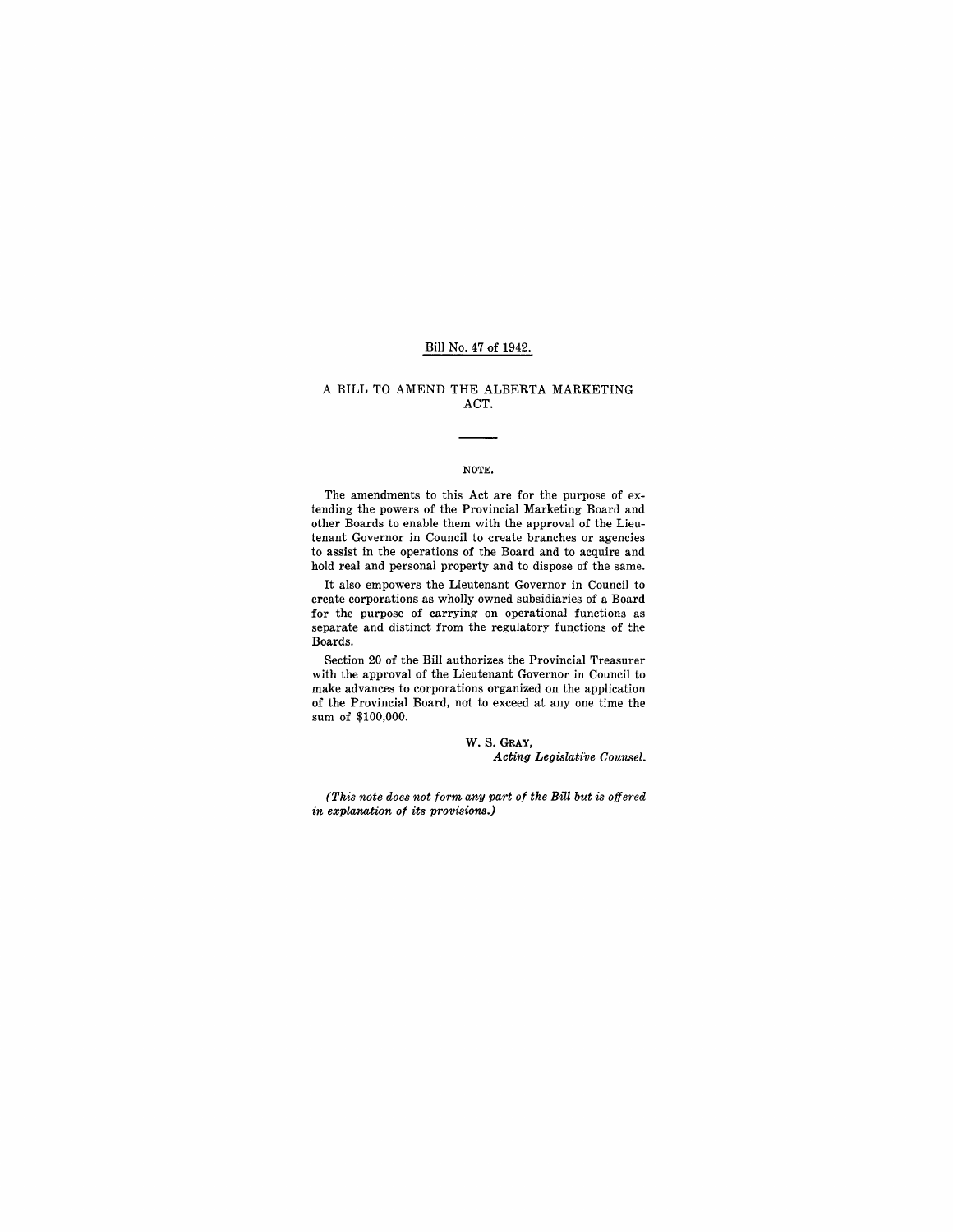## **BILL**

## No. 47 of 1942.

## An Act to amend The Alberta Marketing Act.

#### *(Assented to* , 1942.)

**HIS** MAJESTY, by and with the advice and consent of the Legislative Assembly of the Province of Alberta, enacts as follows:

**1.** This Act may be cited as *"The Alberta Marketing Act Amendment Act,* 1942." .

**2.** *The Alberta Marketing Act*, being chapter 3 of the Statutes of Alberta, 1939, is hereby amended as to section 6 by adding after paragraph  $(a)$  thereof the following new paragraphs:

- *"(aa)* to create or appoint branches or agencies of the Board to exercise within the Province any power or function which under the provisions of this Act is or may be conferred on a Board;
- "(aaa) to acquire by purchase or otherwise, any real or personal property for the purpose of carrying on the functions of the Board, and to dispose of the same as the Board may deem advisable."

**3.** The Act is further amended as to section 10 by adding at the end of subsection (2) thereof the following new subsection:

"(3) With the approval of the Lieutenant Governor in Council, the Provincial Board is empowered to acquire by purchase or otherwise any real or personal property, and to sell, lease, or otherwise dispose of such property on such terms and conditions as it may deem advisable."

**4.** The Act is further amended by adding immediately after Part II thereof the following new Part:

### "PART III.

### "MARKETING CORPORATIONS.

**"17.** Upon the application of the Provincial Marketing Board or any Board constituted pursuant to the provisions of Part I hereof, the Lieutenant Governor in Council may constitute a corporation or corporations, with the following objects:

"(a) To buy and sell and deal in any goods, wares, mer- chandise and natural products, or any of them whatsoever, either by wholesale or by retail or both by wholesale and retail, and to act as a broker, factor or agent for any person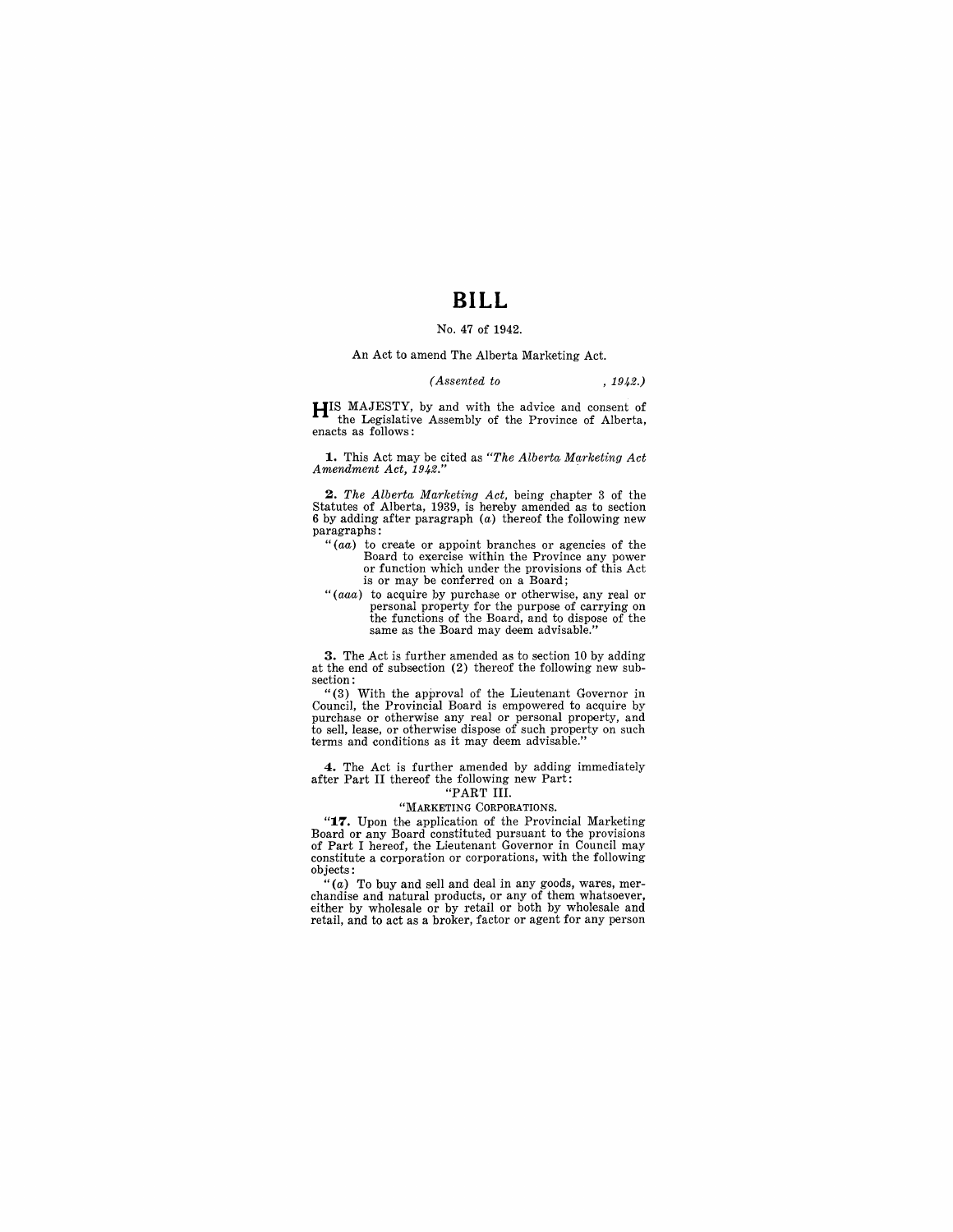in the acquisition or disposition of any goods, wares, mer- chandise or natural products, and for that purpose to do and transact all acts and things which a natural person engaged in a general mercantile business has the capacity or the power to transact;

 $(6)$  To engage in any or all of the following businesses, namely; manufacturing, producing, processing, handling or namely; manufacturing, producing, productions, handling of any goods, wares, merchandise, or natural products, and incidentally thereto to acquire by purchase products, and incidentally thereto to acquire by purchase or otherwise any land or any other property required by the corporation for the purpose of or incidental to any such business and to do and to transact all acts and things which a natural person engaged in any such business has the capacity or the power to transact.

**"18.** The corporation so formed shall be a wholly owned subsidiary of the Board upon whose application the Lieutenant Governor in Council has formed the said corporation.

**"19.** The Lieutenant Governor in Council in the order constituting the said corporation may provide for,-

- " $(a)$  the membership in the said corporation and the rights, duties and powers of its members, and of the corporation;
- $"$ (b) the method of holding and the procedure at meetings of the corporation;
- " $(c)$  fixing the salaries of the officers, directors or members of the corporation;
- *"(d)* the election of officers and the rights, powers, duties and functions of the officer of a corporation;
- " $(e)$  the dissolution of the corporation;
- " $(f)$  the keeping of full and accurate books and records of the business and affairs of the corporation and an annual audit by the Provincial Auditor of the books of the corporation;
- " $(g)$  all such other matters and things as are incidental or conducive to and consequential upon the attainment of the objects of the corporation as may be expedient or necessary;

and may make regulations respecting any of the aforesaid

matters.<br>"20. For the purpose of financing the business of a corporation constituted as a wholly owned subsidiary of the Provincial Marketing Board pursuant to this Part, the Provincial Treasurer is hereby authorized with the approval of the Lieutenant Governor in Council to make advances out of the General Revenue Fund of the Province of such sums as may be from time to time required for the purpose of the establishment, organization and operation of any corporation so constituted, and for the purpose of d any expenditure or liability incurred in respect of the busi- ness of the corporation, provided that the total amount of advances outstanding at any one time to corporations con-<br>stituted as aforesaid, shall not exceed at any one time the<br>sum of \$100,000.

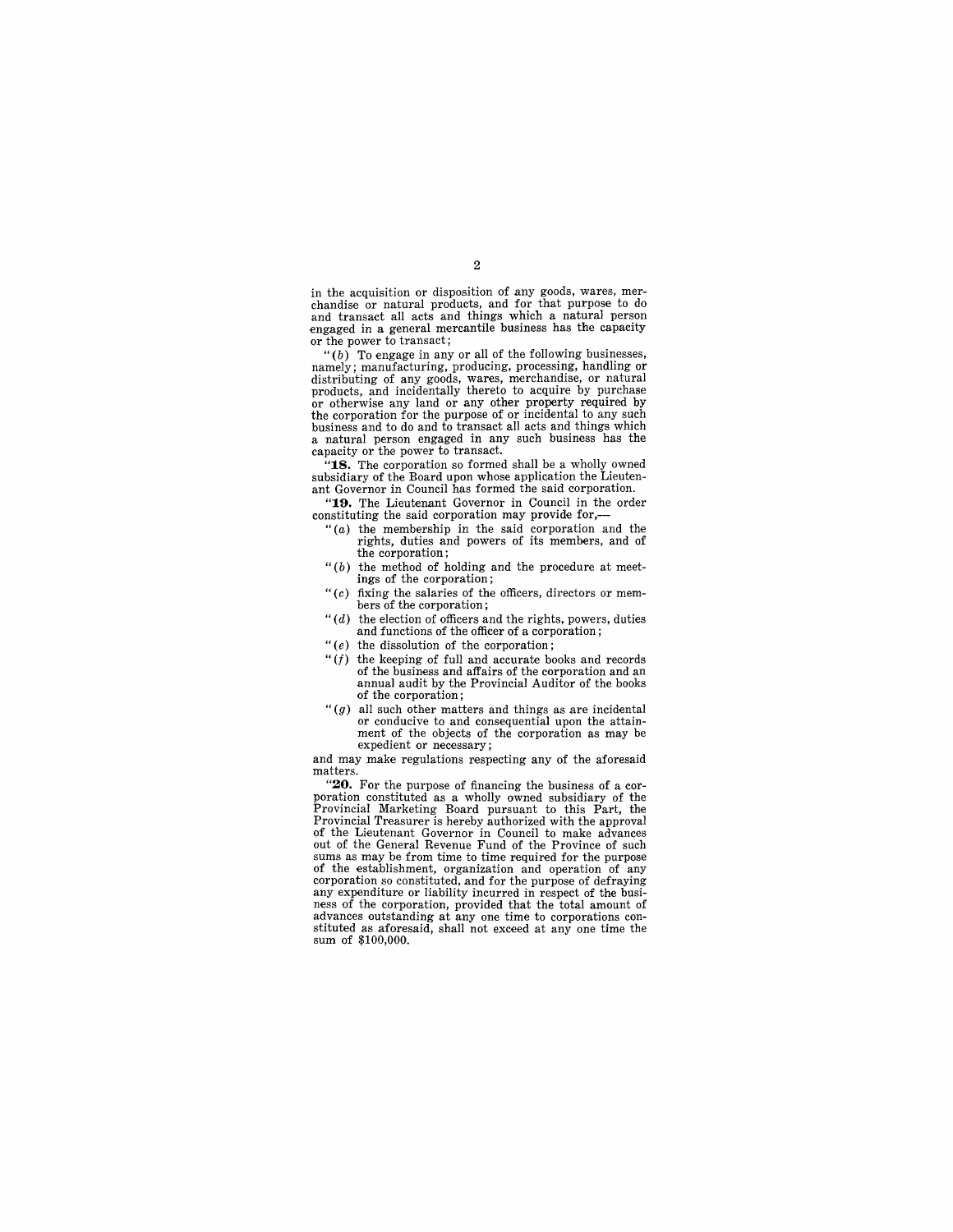**"21.** If it is made to appear to the satisfaction of the Lieutenant Governor in Council at any time that any cor-<br>poration formed as a subsidiary of the Provincial Marketing<br>Board under this Part, has on hand a cash surplus which<br>is not required for financing the business or ope

**5.** The Act is further amended by renumbering Part III as Part IV, and by renumbering the sections contained in Part IV accordingly.

**6.** This Act shall come into force on the day upon which it is assented to.

3